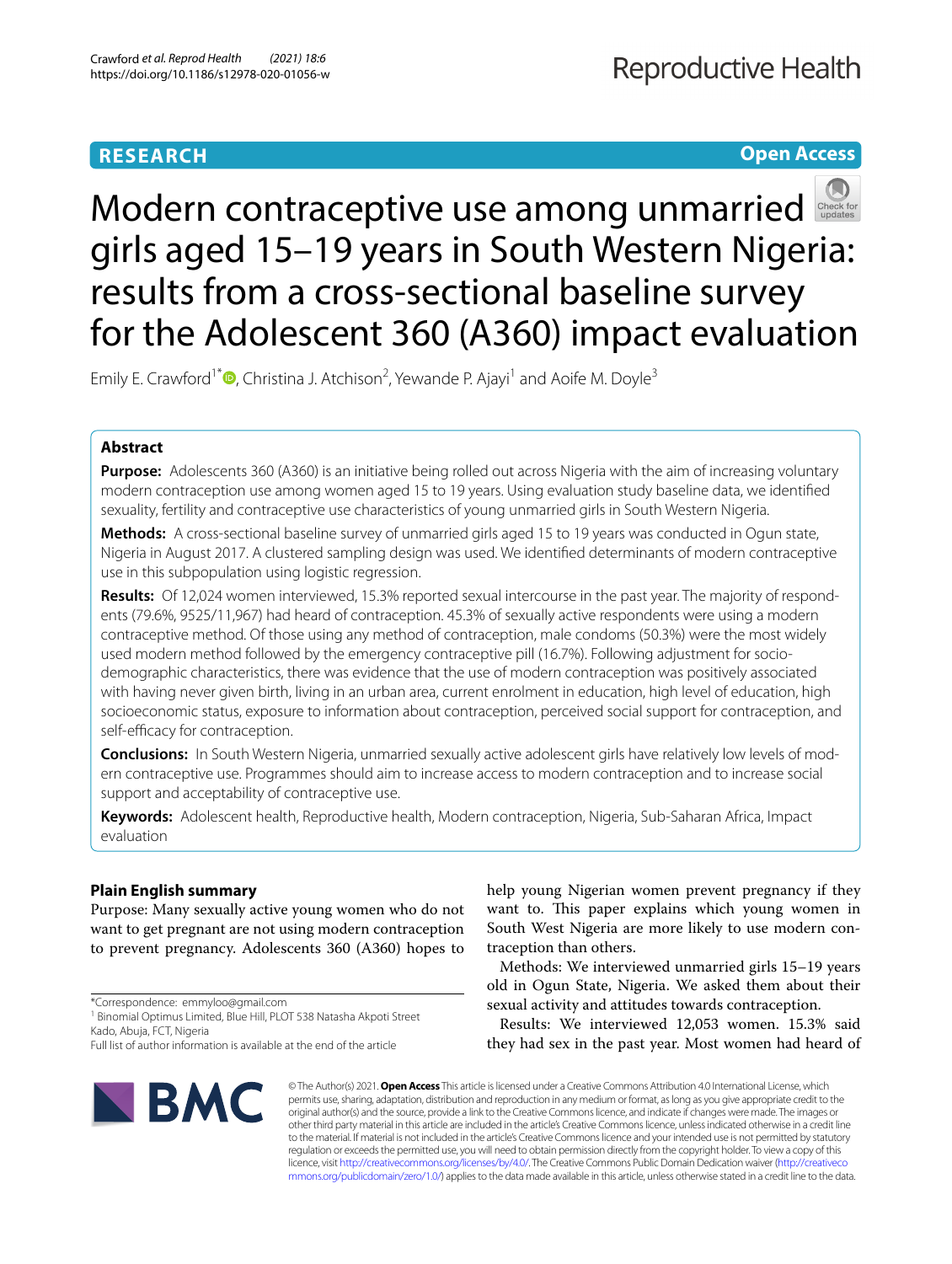contraception. Even though they had heard about modern contraception, they did not know any place where they would feel comfortable getting it. Less than half of the women who had sex were using modern contraception. Among the women who were using modern contraception, half (50%) were using male condoms followed by the emergency contraceptive pill (17%). Women were more likely to use modern contraception if they had never given birth before, lived in a city, had spent more time in school, were in school now, had heard about contraception, felt their family and friends supported them in using contraception, and felt able to get contraception.

Conclusions: Programs wanting to help young unmarried girls in Nigeria to prevent pregnancy should make available safe places where they can get contraception. These programs should also work with friends and families of girls to help these women feel more supported to get contraception.

#### **Introduction**

Despite increases in both knowledge about modern contraception (MC) and desire to delay or space child births, many sub-Saharan African (SSA) women still have low uptake of modern contraceptives and high rates of unmet need [\[1](#page-11-0), [2](#page-11-1)]. Closing this gap is a global priority currently being addressed through the Family planning 2020 (FP2020) initiative and United Nation's Sustainable Development Goals (SDG) 3 and 5 focusing on health and well-being for all and gender equality [\[3](#page-11-2), [4](#page-11-3)]. The gap in access to MC is particularly pronounced for girls in LMICs as compared to high-income countries; for instance, 22% of girls aged 15–19 years in Nigeria report using a MC at the last time they had sexual intercourse, compared with more than half in the UK and 39% in the USA [[5–](#page-11-4)[7\]](#page-11-5). Low MC uptake contributes to high adolescent pregnancy rates, and poor health outcomes including maternal morbidity and mortality, and neonatal and under-fve child mortality [\[1](#page-11-0), [8](#page-11-6), [9](#page-11-7)]. In addition, unplanned pregnancy can lead to other severe social and economic consequences for girls, their families, and society as a whole, including not reaching their potential for educational achievement, and not getting a paid job, often leading into a cycle of poverty [[8](#page-11-6), [10\]](#page-11-8).

Most studies to date have focused on the factors associated with use of MC by women of reproductive age  $(15-49 \text{ years})$  [[1\]](#page-11-0), with adolescents  $(15-19 \text{ years})$  usually underrepresented [[8\]](#page-11-6). Most literature on access to MC has focused on married women, though unmet demand for and access to MC among adolescents are known to difer with women's marital status, with unmet need for MC highest among unmarried girls [\[11](#page-11-9), [12\]](#page-11-10). For the goals of FP2020 and SDG 3 and 5 to be achieved, more information is needed on factors associated with contraceptive use among unmarried girls in low contraceptive prevalence settings such as Nigeria.

While studies on contraceptive use among adolescents in Africa are scarce, studies on determinants of adolescent pregnancy can shed light on factors that may be associated with contraceptive use. Systematic reviews have shown poverty, education, parental involvement, access to education on contraceptives, and misconceptions about contraception to be associated with adolescent pregnancy in African countries [[13,](#page-11-11) [14](#page-11-12)]. Nigerian adolescents face unique barriers in obtaining knowledge of and access to contraception. Although Nigeria adopted a curriculum for Family Life and HIV Education in 2003; this curriculum mentions safer sex in the context of HIV prevention, but omits any reference to contraception [[15–](#page-11-13)[17\]](#page-11-14). Access to contraception can be more challenging for adolescents; while age of consent for sexual activity in Nigeria is 18 [[18](#page-11-15)], access to contraceptives is not officially restricted based on age  $[19]$  $[19]$ . Many providers, however, restrict access to contraception based on age or parity restrictions of their own; this is likely an act of selfpreservation in the face of unclear laws [\[20\]](#page-11-17).

Adolescents 360 (A360) is an initiative being rolled out across Ethiopia, Nigeria and Tanzania to increase voluntary uptake of MC among sexually active women aged 15–19 years [\[21](#page-11-18)]. A360 is country-adapted, and in Southern Nigeria combines community advocacy alongside safe spaces for girls to learn about contraception and to access MC methods [\[21](#page-11-18)]. Funding for A360 comes from the Bill and Melinda Gates Foundation and the Children's Investment Fund Foundation.

Using baseline survey data collected as part of the A360 programme evaluation, we describe sociodemographic characteristics, sexual activity, and contraceptive use of unmarried girls aged 15–19 years in Ogun State, South Western Nigeria, and determined factors associated with MC use among unmarried sexually active girls.

#### **Methods**

Between August and October 2017, we conducted a cross-sectional household survey among unmarried girls aged 15–19 years in Shagamu and Ado-Odo Ota local government areas (LGA) in Ogun State, South Western Nigeria. These LGA were selected based on planned implementation of the A360 Initiative in Ado-Odo Ota, with Shagamu selected as a comparison. Ogun State has an estimated total population of 5.8 million [\[22](#page-11-19)], and shares its Southern border with Lagos state. Overall, 36% of the female household population has no education, and the median age at frst marriage for women is 19.1 years [[7](#page-11-5)].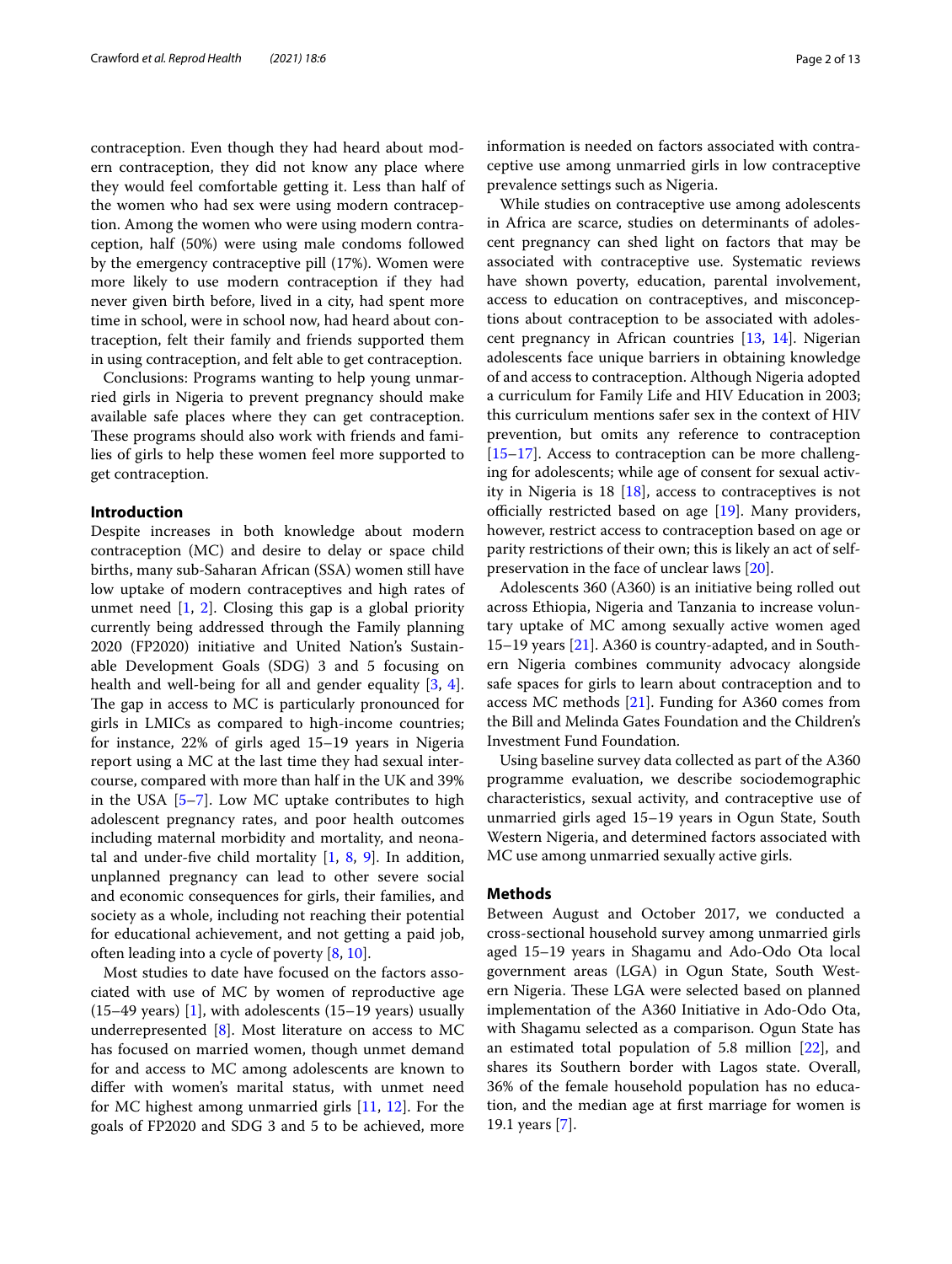Full details of the sampling strategy and sample size calculations are described elsewhere [\[21](#page-11-18)].

Girls were included if they were 15–19 years old, unmarried, and living in the study sites at the time of the survey. Respondents were classifed as unmarried if they reported that they did not have a husband or were not living as married with a cohabiting male partner.

A cluster sampling design was used. The primary sampling unit was the 2006 census enumeration area (EA), parent/guardian. The study protocol was approved by the National Health Research Ethics Committee of Nigeria (Ref: NHREC/01/01/2007–25/05/2017) and the London School of Hygiene and Tropical Medicine Ethics Committee (Ref: 14145).

#### **Study outcome**

The Modern Contraceptive Prevalence Rate (mCPR) among unmarried-sexually active girls aged 15–19 years was defned as follows:

|          | Number of unmarried sexually active $*$ girls aged 15 – 19 years reporting |
|----------|----------------------------------------------------------------------------|
|          | use of modern contraceptives at the time of the survey                     |
| $mCPR =$ | Number of unmarried sexually active $*$ girls aged $15 - 19$ years         |

the smallest administrative unit of Nigeria. All eligible consenting unmarried girls aged 15–19 years residing in households in these EAs were invited to be interviewed [[21\]](#page-11-18). If potentially eligible participants were not available, two revisits were made to attempt to hold interviews. At the 2006 census, each EA was defned to have approximately 100 households, however, the number of households per EA in 2017 was likely to vary. We took a simple random sample of EAs across the two LGAs and, to maximise the efficiency of the survey logistics, sampled clusters of approximately 100 households in or near the sampled EAs. Thus, if an EA contained fewer than 100 households, we randomly sampled a neighbouring EAs and enumerated all households in that EA as well. If an EA exceeded 150 households, we divided the EA into approximately equal sections of 75–100 households and randomly selected one section for enumeration. A simple random sample of 716 EAs was needed to reach the target sample size of 12,000 women.

The questionnaire was adapted from research instruments used in the Nigeria Demographic and Health Survey (DHS) [\[23\]](#page-11-21) and FP2020 survey [[3](#page-11-2)]. Questionnaires were administered face-to-face by female interviewers aged between 18 and 26 years using pre-programmed tablet computers [\[21](#page-11-18)]. Interviews were conducted in a private location in the respondent's homes in August and September 2017. The questionnaire had three components: (1) sociodemographic characteristics (2) fertility characteristics and preferences, and (3) contraceptive knowledge, attitudes and practices.

Only respondents who reported sexual intercourse in the last 12 months were considered sexually active hence asked questions about contraceptive use [\[21\]](#page-11-18).

Participants voluntarily provided verbal informed consent. A waiver of written consent was granted given the sensitive nature of the topics discussed. Women aged 15–17 years provided verbal assent and verbal informed consent was also sought from her

\*Self-reported that they were sexually active in the 12 months prior to the survey.

Modern contraception was defned to include the following: male and female sterilisation, contraceptive implants, intrauterine contraceptive devices, injectables, contraceptive pill/oral contraceptives, emergency contraceptive pill, male condom, female condom, standard days method (SDM), lactational amenorrhoea method, diaphragm, spermicides, foams and jelly [\[24](#page-11-20)].

#### **Statistical analysis**

Data analysis was conducted in Stata V.15.

We used robust SEs to account for the clustered sampling design. We described socio-demographic characteristics, sexual activity, and contraceptive use of unmarried girls. Logistic regression was performed for the subpopulation of sexually active girls. We obtained odds ratios (ORs) for the association of each explanatory variable with use of MC. Wald tests adjusted for the clustered sampling design were used at each step of the analysis. Variables with p-value of  $< 0.2$  in bivariate analysis were included in multivariable regression models. The association between mCPR and age was not adjusted for other explanatory variables. The associations between mCPR and other sociodemographic variables were adjusted for age, an a priori potential confounder. For the remaining explanatory variables, models were adjusted for age and sociodemographic factors which had age-adjusted p-values of  $< 0.2$ . Variables with p value  $< 0.05$  in the adjusted analysis were considered to have some evidence of an association with mCPR. This strategy allowed us to assess the efect of variables adjusted for distal a priori potential confounders.

Socioeconomic position was created from a series of questions about household items, dwelling materials and access to a bank account using the 'Nigeria Equity Tool'. This tool uses different weights attached to each answer to create a composite score which was then split into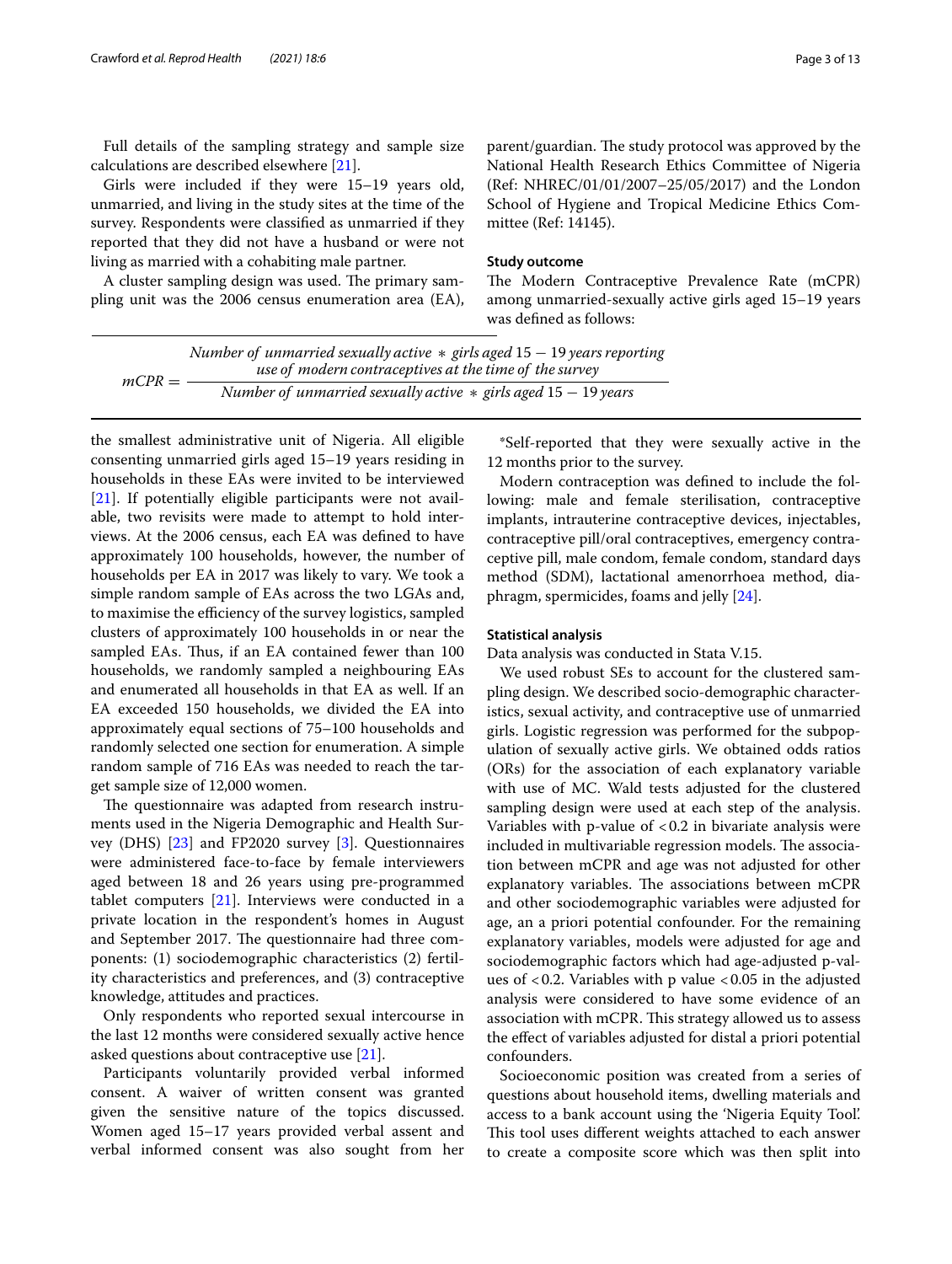quintiles according to the national thresholds [[25](#page-11-22)]. Variables for contraception knowledge, holding misconceptions and self-efficacy were created as scores from 0 to 5 for knowledge, and 0 to 4 for holding misconceptions and self-efficacy based on the overall score for each individual statement in each category. A score of 1 was given if the respondent agreed with the statement and 0 if she disagreed or answered 'don't know'. A maximum score of 5 for knowledge and 4 for self-efficacy would indicate that the respondent correctly agreed with all five knowledge statements and felt able to achieve all four self-efficacy behaviours. A maximum score of 4 for holding misconceptions would be interpreted as believing all four myth statements about contraception. As per DHS defnition, this study considered three outcomes for unmet need for MC: total unmet need, unmet need for spacing, and for limiting  $[7]$  $[7]$ . The total unmet need was the sum of unmet need for spacing and limiting.

#### **Results**

In total 13,481 potentially eligible unmarried girls (15– 19 years) were identifed with 12,053 interviewed and 12,024 (89.2%) interviewed and responding to sexual history questions. 1428 girls (10.5%) were identifed in the household listing but not reachable or available to be interviewed.

#### **Sexual activity among respondents**

Overall, 15.3% (1844/12,024) of adolescent women had been sexually active during the 12 months preceding the survey. The median age was  $18$  years (IQR  $18-19$ ) for sexually active and 17 years (IQR 15–18) for non-sexually active women (Table  $1$ ). The highest level of education achieved by the majority of respondents was secondary level education. Only 30.5% of sexually-active adolescent women were currently in education compared to 62.2% of non-sexually active women (Table [1](#page-4-0)).

The majority of respondents (sexually active: 90.7%, non-sexually active: 77.6%;  $p < 0.001$ ) had heard of contraception. Sexually-active respondents were more likely to have good knowledge (score 4–5) about contraception than non-sexually active respondents (76.3% vs. 66.0%; p<0.001). A similar proportion held two or more misconceptions (score  $\geq$  2) about contraception (sexually-active: 68.4%, non-sexually active: 66.4%; p 0.06) (Table [1\)](#page-4-0). Over half of sexually active adolescent women felt supported by their partners and friends to use contraception, compared to only about a quarter who felt that they had their mother's support. In addition, only 40.5% of sexually active women knew of a place where or a person from whom they would feel comfortable accessing contraception. In total, 45.6% had the maximum self-efficacy score

of 4, with similar proportions (55–59%) responding positively to each of the individual self-efficacy statements.

The majority of adolescent women reporting no sexual activity within the last 12 months had never had sexual intercourse and 11.8% reported sexual activity more than a year ago. Of note, the median age of frst sexual activity in these women was lower than those reporting sexual activity within the last 12 months (age: 16 years vs. 17 years). About a quarter of sexually active women had been pregnant and 1 in 10 had given birth. Excluding women who were currently pregnant, half of those who reported having ever been pregnant also reported never having given birth (276/553 (49.9%)).

Unmet need for MC was 29.0%, made up almost entirely of unmet need for spacing (Table [1\)](#page-4-0).

#### **Contraceptive use among sexually active respondents**

Overall, 63.2% (1165/1844) of unmarried sexually active respondents were using any contraceptive method, with 45.3% (836/1844) using a modern method, and 17.8% (329/1844) using traditional contraceptive methods (Table [2](#page-7-0)). Male condoms were the most widely used modern method, used by 50.3% (586/1165) of those using any method. The emergency contraceptive pill was the next most popular modern method, used by 16.7% (194/1165) of contraceptive users. Traditional methods of contraception were commonly used with 20.7% (241/1165) of contraceptive users reporting use of the withdrawal method.

#### **Characteristics associated with use of MC**

Among sexually active adolescent women, older age, higher level of educational attainment, being currently enrolled in school, living in an urban area, and higher socioeconomic position were all positively associated with use of MC methods (p-value <  $0.05$ ) (Table [3\)](#page-8-0). After adjusting for sociodemographic variables, the odds of using MC were signifcantly lower for women who had not heard about contraception in the last 12 months in the media (adjOR 0.65, 95% CI 0.51–0.82) or from a health sector source (adjOR 0.53, 95% CI 0.42–0.68) compared with those that had heard this information. Those who did not know of a place or person from whom they would feel comfortable accessing contraception had lower odds of using MC compared with those who did  $\alpha$ (adjOR 0.65, 95% CI 0.53–0.81). The odds of using MC were lower for women who perceived that their partners did not support their use of contraception (adjOR 0.27, 95% CI 0.20–0.35) and for those who perceived lack of support from their friends (adjOR 0.54, 95% CI 0.42– 0.70) compared with those who perceived such support. The odds of using MC increased with higher self-efficacy for contraception (score of 4 vs. score of 0–1; adjOR 3.1,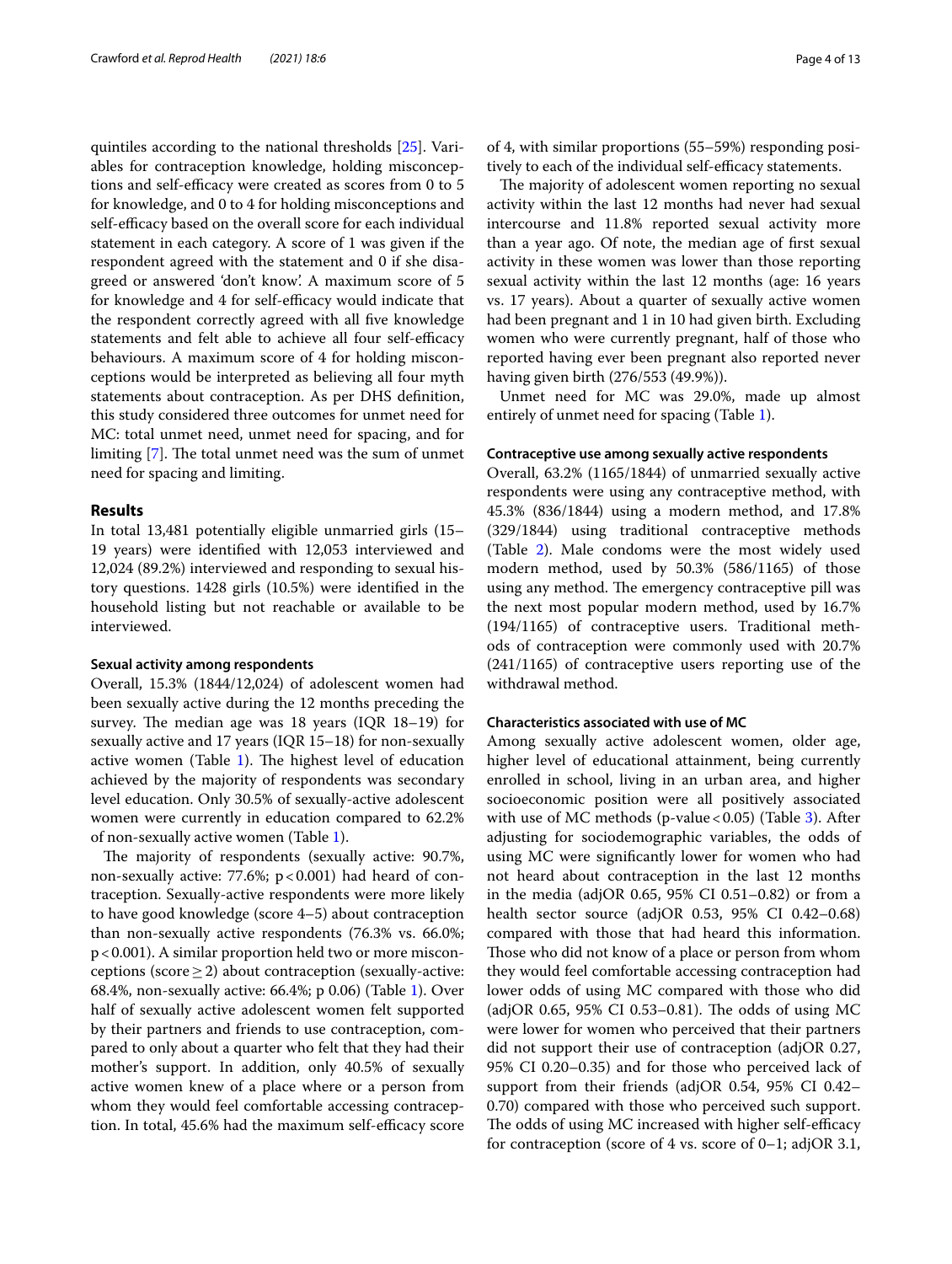| Characteristic                                                          | Sexually active, N = 1844 | Non-sexually active,<br>$N = 10,180$ | p value <sup>b</sup> |
|-------------------------------------------------------------------------|---------------------------|--------------------------------------|----------------------|
| Sociodemographic factors                                                | n (%) <sup>a</sup>        | n (%) <sup>a</sup>                   |                      |
| Age (years)                                                             |                           |                                      |                      |
| 15                                                                      | 66 (3.6)                  | 3213 (31.6)                          |                      |
| 16                                                                      | 119(6.5)                  | 1854 (18.2)                          |                      |
| 17                                                                      | 233 (12.6)                | 1692 (16.6)                          |                      |
| 18                                                                      | 552 (29.9)                | 2006 (19.7)                          |                      |
| 19                                                                      | 874 (47.4)                | 1415 (13.9)                          | < 0.001              |
| Age (years) <sup>c</sup>                                                | $18(18-19)$               | $17(15-18)$                          |                      |
| Religion                                                                |                           |                                      |                      |
| Catholic                                                                | 36(2.0)                   | 245 (2.4)                            |                      |
| Protestant/other christian                                              | 1181 (64.1)               | 6195 (60.9)                          |                      |
| Muslim                                                                  | 620 (33.6)                | 3703 (36.4)                          |                      |
| Traditional                                                             | 7(0.38)                   | 31 (0.30)                            |                      |
| No religion                                                             | $\mathsf{O}\xspace$       | 1(0.01)                              |                      |
| Other                                                                   | $\mathsf{O}\xspace$       | 3(0.03)                              | 0.15                 |
| Highest education level achieved                                        |                           |                                      |                      |
| No education                                                            | 21(1.1)                   | 125(1.2)                             |                      |
| Quranic only <sup>d</sup>                                               | $\circ$                   | 4(0.04)                              |                      |
| Primary                                                                 | 109 (5.9)                 | 363 (3.6)                            |                      |
| Secondary                                                               | 1547 (83.9)               | 9301 (91.4)                          |                      |
| Higher education                                                        | 167(9.1)                  | 386 (3.8)                            | < 0.001              |
| Currently in education                                                  |                           |                                      |                      |
| Yes                                                                     | 563 (30.5)                | 6328 (62.2)                          |                      |
| No                                                                      | 1281 (69.5)               | 3847 (37.8)                          | < 0.001              |
| Type of residence                                                       |                           |                                      |                      |
| Urban                                                                   | 662 (35.9)                | 3621 (35.6)                          |                      |
| Semi-urban                                                              | 756 (41.0)                | 4257 (41.8)                          |                      |
| Rural                                                                   | 426 (23.1)                | 2302 (22.6)                          | 0.87                 |
| Socioeconomic level                                                     |                           |                                      |                      |
| Lowest quintile                                                         | 6(0.33)                   | 15(0.15)                             |                      |
| Second lowest quintile                                                  | 6(0.33)                   | 44 (0.44)                            |                      |
| Middle quintile                                                         | 62(3.4)                   | 213(2.1)                             |                      |
| Second highest quintile                                                 | 355 (19.7)                | 1587 (16.0)                          |                      |
| Highest quintile                                                        | 1376 (76.2)               | 8060 (81.3)                          | < 0.001              |
| Exposure to information about contraception                             |                           |                                      |                      |
| Ever heard about contraception                                          |                           |                                      |                      |
| Yes                                                                     | 1664 (90.7)               | 7861 (77.6)                          |                      |
| No                                                                      | 171 (9.3)                 | 2271 (22.4)                          | < 0.001              |
| Heard about contraception in the media in last 12 months?               |                           |                                      |                      |
| Yes                                                                     | 398 (23.9)                | 2177 (27.7)                          |                      |
| No                                                                      | 1266 (76.1)               | 5684 (72.3)                          | 0.002                |
| Heard about contraception from health sector sources in last 12 months? |                           |                                      |                      |
| Yes                                                                     | 414 (24.9)                | 1103 (14.0)                          |                      |
| No                                                                      | 1250 (75.1)               | 6758 (86.0)                          | < 0.001              |
| Heard about contraception from interpersonal sources in last 12 months? |                           |                                      |                      |
| Yes                                                                     | 986 (59.3)                | 3941 (50.1)                          |                      |
| No                                                                      | 678 (40.8)                | 3920 (49.9)                          | < 0.001              |

# <span id="page-4-0"></span>**Table 1 Characteristics of unmarried sexually active and non-sexually active women aged 15–19 years in Ogun, South Western Nigeriaa**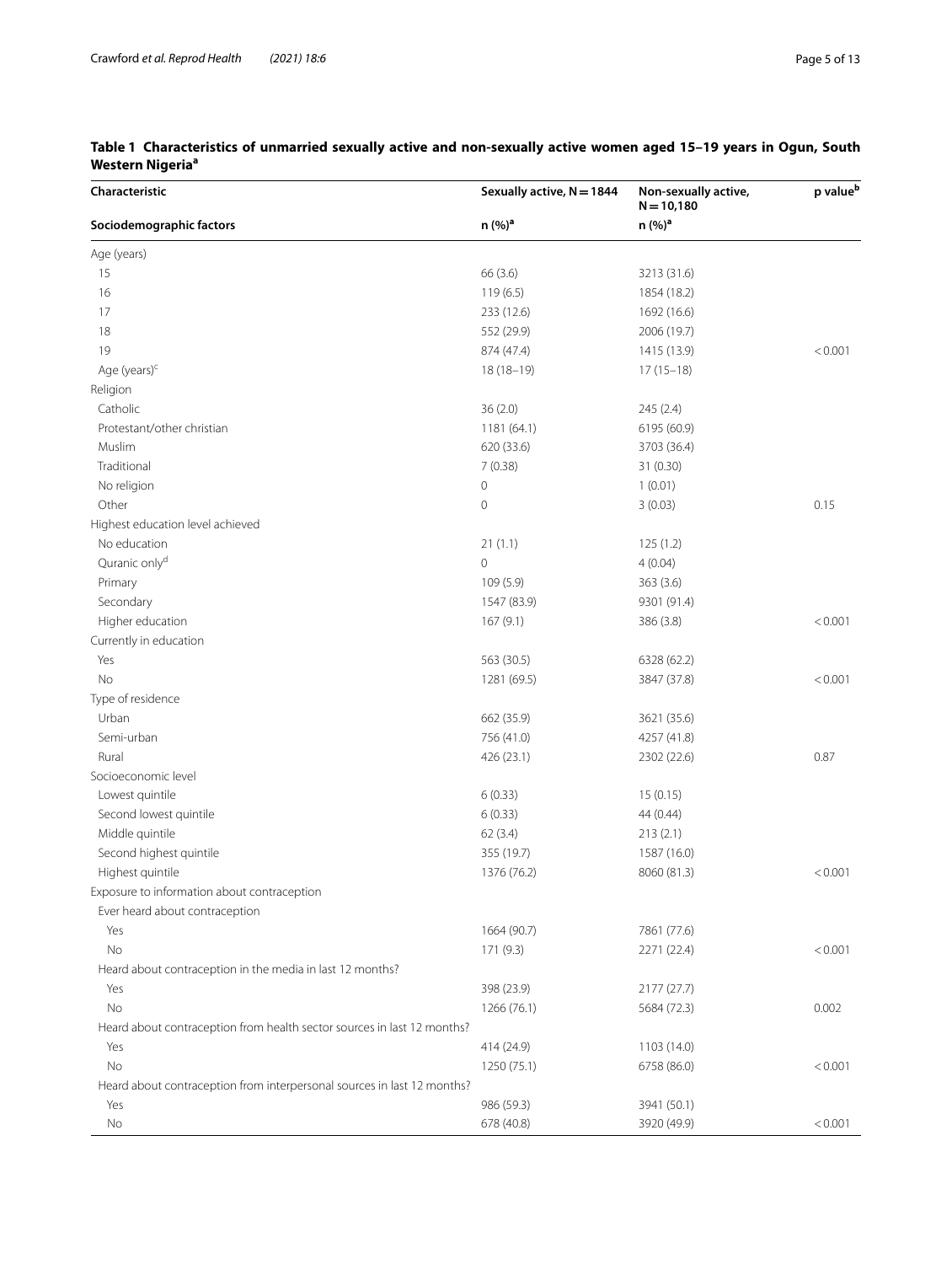# **Table 1 (continued)**

| Characteristic                                                                                             | Sexually active, N = 1844 | Non-sexually active,<br>$N = 10,180$ | p value <sup>b</sup> |
|------------------------------------------------------------------------------------------------------------|---------------------------|--------------------------------------|----------------------|
| Sociodemographic factors                                                                                   | n (%) <sup>a</sup>        | n (%) <sup>a</sup>                   |                      |
| Knows a place where or a person from whom she would feel comfortable accessing contraception? <sup>e</sup> |                           |                                      |                      |
| Yes                                                                                                        | 672 (40.5)                |                                      |                      |
| No                                                                                                         | 923 (55.7)                |                                      |                      |
| Don't know                                                                                                 | 63(3.8)                   |                                      |                      |
| Social networks                                                                                            |                           |                                      |                      |
| Perception that partner supports her using contraception <sup>e</sup>                                      |                           |                                      |                      |
| Yes                                                                                                        | 1058 (65.0)               |                                      |                      |
| No                                                                                                         | 354 (21.7)                |                                      |                      |
| Don't know                                                                                                 | 216 (13.3)                |                                      |                      |
| Perception that mother supports her using contraception <sup>e</sup>                                       |                           |                                      |                      |
| Yes                                                                                                        | 383 (25.7)                |                                      |                      |
| <b>No</b>                                                                                                  | 747 (50.2)                |                                      |                      |
| Don't know                                                                                                 | 359 (24.1)                |                                      |                      |
| Perception that friends supports her using contraception <sup>e</sup>                                      |                           |                                      |                      |
| Yes                                                                                                        | 925 (55.6)                |                                      |                      |
| <b>No</b>                                                                                                  | 367 (22.1)                |                                      |                      |
| Don't know                                                                                                 | 372 (22.4)                |                                      |                      |
| Individual knowledge, attitudes and behaviours                                                             |                           |                                      |                      |
| Knowledge about contraception <sup>t</sup>                                                                 |                           |                                      |                      |
| $0 - 1$                                                                                                    | 60(3.6)                   | 547 (7.0)                            |                      |
| $2 - 3$                                                                                                    | 334 (20.1)                | 2126 (27.0)                          |                      |
| $4 - 5$                                                                                                    | 1270 (76.3)               | 5188 (66.0)                          | < 0.001              |
| Misconceptions about contraception <sup>9</sup>                                                            |                           |                                      |                      |
| $0 - 1$                                                                                                    | 526 (31.6)                | 2642 (33.6)                          |                      |
| $2 - 3$                                                                                                    | 851 (51.1)                | 4043 (51.4)                          |                      |
| 4                                                                                                          | 287 (17.3)                | 1176 (15.0)                          | 0.06                 |
| Self-efficacy for contraceptione,h                                                                         |                           |                                      |                      |
| $0 - 1$                                                                                                    | 280 (17.1)                |                                      |                      |
| $2 - 3$                                                                                                    | 609 (37.3)                |                                      |                      |
| 4                                                                                                          | 745 (45.6)                |                                      |                      |
| Timing of most recent sexual activity                                                                      |                           |                                      |                      |
| Within past week                                                                                           | 302 (16.4)                | 0                                    |                      |
| Within past month                                                                                          | 582 (31.6)                | $\mathbf 0$                          |                      |
| Within past year                                                                                           | 960 (52.1)                | $\mathsf{O}\xspace$                  |                      |
| More than 1 year ago                                                                                       | $\circ$                   | 1199 (11.8)                          |                      |
| Never                                                                                                      | $\mathsf{O}\xspace$       | 8981 (88.2)                          | < 0.001              |
| Age at first sexual intercourse                                                                            |                           |                                      |                      |
| < 15                                                                                                       | 192 (10.6)                | 257 (24.7)                           |                      |
| $15 - 17$                                                                                                  | 1103(61.3)                | 688 (61.9)                           |                      |
| $18 - 19$                                                                                                  | 504 (28.0)                | 148 (13.3)                           |                      |
| Age (years) <sup>c</sup>                                                                                   | $17(15-18)$               | $16(15-17)$                          | < 0.001              |
| Ever been pregnant                                                                                         |                           |                                      |                      |
| Yes, currently pregnant                                                                                    | 98 (20.3)                 | $\mathsf{O}\xspace$                  |                      |
| Yes, currently not pregnant                                                                                | 379 (78.5)                | 166 (98.8)                           |                      |
| Yes, not sure if currently pregnant                                                                        | 6(1.2)                    | 2(2.2)                               |                      |
| No                                                                                                         | 1358 (73.6)               | 10,009 (98.3)                        |                      |
| Don't know                                                                                                 | 3(0.16)                   | 3(0.03)                              | < 0.001              |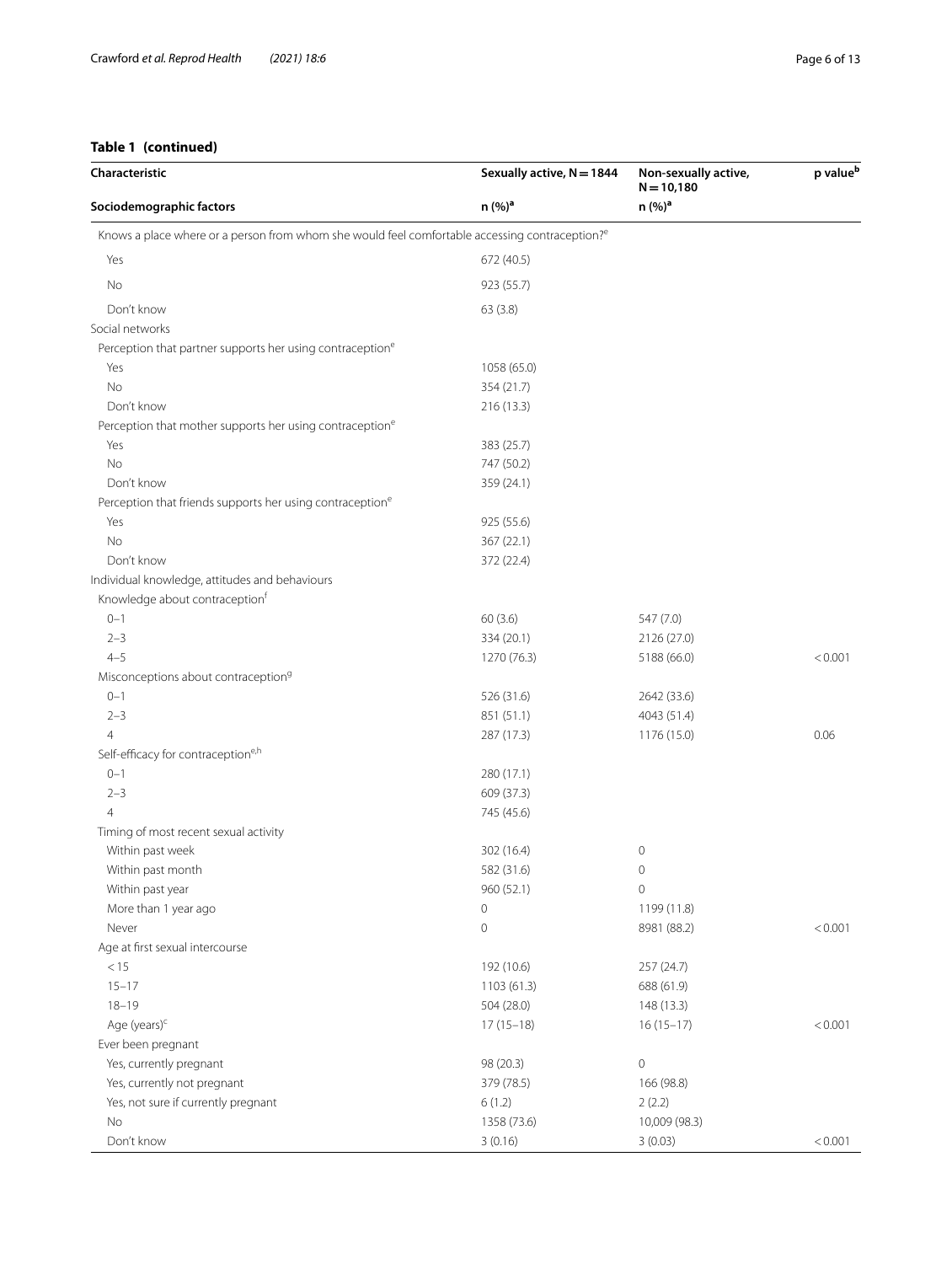#### **Table 1 (continued)**

| Characteristic                                     | Sexually active, N = 1844 | Non-sexually active,<br>$N = 10,180$ | p value <sup>b</sup> |  |
|----------------------------------------------------|---------------------------|--------------------------------------|----------------------|--|
| Sociodemographic factors                           | n (%) <sup>a</sup>        | n (%) <sup>a</sup>                   |                      |  |
| Ever given birth                                   |                           |                                      |                      |  |
| Yes                                                | 178 (9.7)                 | 99 (0.97)                            |                      |  |
| No                                                 | 1666 (90.4)               | 10,081 (99.0)                        | < 0.001              |  |
| Unmet need for modern contraception <sup>e,i</sup> |                           |                                      |                      |  |
| No unmet need                                      | 1223 (71.0)               |                                      |                      |  |
| Unmet need for spacing                             | 496 (28.8)                |                                      |                      |  |
| Unmet need for limiting                            | 3(0.17)                   |                                      |                      |  |
| Total unmet need                                   | 499 (29.0)                |                                      |                      |  |

<sup>a</sup> The fgures refer to N (%)

 $<sup>b</sup>$  p value obtained using chi-squared test</sup>

<sup>c</sup> Median (IQR)

 $<sup>d</sup>$  In Nigeria, apart from the formal educational system, a non-formal Arabic and Islamic Educational System operates among the Nigerian Muslims, through Quranic</sup> schools

<sup>e</sup> Only respondents who reported sexual intercourse in the last 12 months were asked these questions

 $f$  Scored based on the responses to the following five questions: (1) preventing unwanted pregnancies is a benefit of contraception, (2) some contraceptive methods reduce sexually transmitted infections, (3) modern contraception can help with delaying having a frst child, (4) modern contraception can help with child spacing and (5) using modern contraception can allow a woman to complete her education, fnd a better job and have a better life

<sup>g</sup> Scored based on the responses to the following four questions: (1) some modern contraception can stop an adolescent woman from ever being pregnant again even after she stops using it, (2) if a modern contraception changes an adolescent woman's menstrual bleeding, it's bad for her health and can harm her womb, (3) some modern contraceptives can make girls permanently fat and (4) girls who use modern contraception sleep with too many men

h Scored based on the responses to the following four questions: (1) felt able to start a conversation with her partner about contraception, (2) felt able to use a method of contraception even if her partner did not want her to, (3) felt able to obtain information on contraception services and products if she needed to and (4) felt able to obtain a contraceptive method if she decided to use one

<sup>i</sup> DHS definition [\[43](#page-12-0)]. Women reporting mistimed or unwanted pregnancies or recent births were considered having unmet need for spacing and for limiting, respectively [\[43](#page-12-0)]. In addition, fecund women who wanted children 2 or more years in the future, or were undecided whether/when they wanted a child were regarded as having an unmet need for spacing. Fecund women who wanted no more children were regarded as having an unmet need for limiting [\[43\]](#page-12-0). The denominator for the calculation of unmet need is the total of unmarried women aged 15–19 years. The numerator includes only women who were not using contraception at the time of the survey [[7\]](#page-11-5)

95% CI 2.3–4.2). The odds of using MC were significantly higher in women who had never given birth compared with those who had (adjOR 1.5, 95% CI 1.1–2.1).

#### **Discussion**

Overall, 45% of sexually active adolescent women in our study reported using MC, a higher proportion than the national prevalence of 22.2% for sexually active, unmarried 15–19 year olds in the 2018 DHS  $[7]$  $[7]$ . This is not surprising given that our sample focused on a region of Nigeria with relatively high income, rate of urbanization, and acceptance of use of MC. Contraceptive use may be more acceptable in Ogun state; among married women of reproductive age, 32.1% of women in Ogun use any method of contraception, compared to 16.6% nationally [[7\]](#page-11-5).

Available literature documents various beliefs that lead to low uptake of contraception among women of reproductive age, including stigma against premarital sex, unwillingness of parents to discuss contraception with their children, infrequent intercourse, and perception that use of contraception is harmful to health and may hinder a woman's ability to bear children in the future  $[22, 26-28]$  $[22, 26-28]$  $[22, 26-28]$  $[22, 26-28]$ . This stigma also results in exclusion of unmarried adolescents from reproductive health surveys, services and strategies. Studies in both Nigeria and Sierra Leone have shown that sexually active unmarried women have less exposure to family planning information than their married counterparts [[27](#page-11-25)].

Despite holding misconceptions, a majority of our survey respondents had good knowledge about contraception. Our results provided some evidence that this knowledge may be associated with contraceptive use. Similar studies with girls in Ghana have shown no association [\[22](#page-11-19), [26\]](#page-11-23), whilst a study in Tanzania showed higher contraceptive uptake associated with increased knowledge [\[12](#page-11-10)]. However, there is extensive evidence from Nigeria that misconceptions about contraception have a negative efect on contraceptive uptake [\[29](#page-11-26), [30\]](#page-11-27).

Respondents reported low levels of social support for use of MC, from partners and from their mothers. Although social support from partners has been shown as important in married women in Nigeria  $[31-34]$  $[31-34]$ , there is limited research on partner infuence on unmarried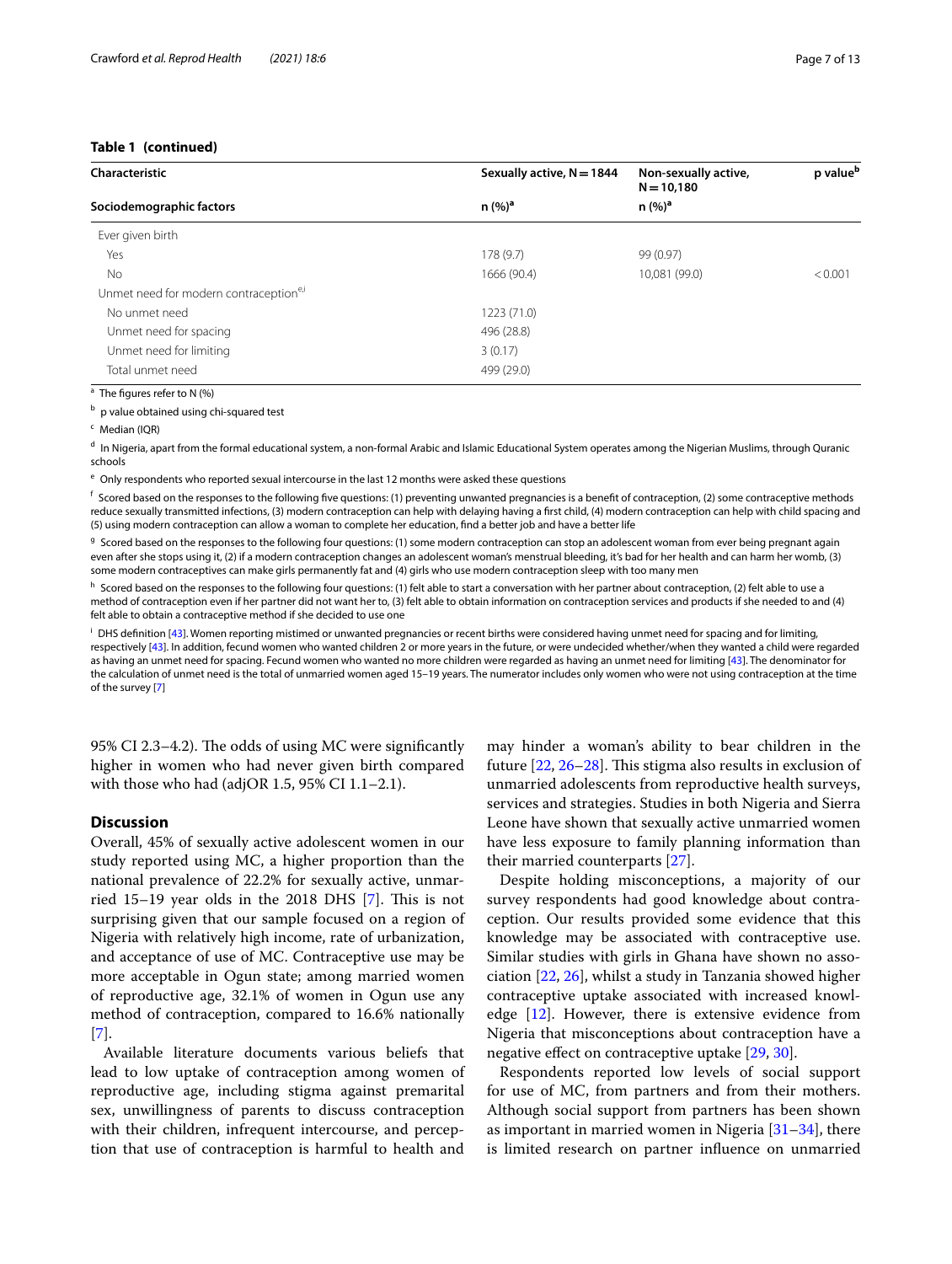<span id="page-7-0"></span>**Table 2 Contraception use by unmarried sexually active women aged 15–19 years in Ogun, South Western Nigeria (%, (95% CI))**

| <b>Characteristic</b>          | Number ( $N = 1844$ ) <sup>a</sup> | % (95% CI)          |
|--------------------------------|------------------------------------|---------------------|
| Any method                     | 1165                               | $63.2(60.6 - 65.7)$ |
| Any modern method <sup>b</sup> | 836                                | 45.3 (42.9-47.8)    |
| Any traditional method         | 329                                | 17.8 (15.9-19.9)    |
| Not currently using            | 572                                | 31.0 (28.7-33.4)    |
| Don't know                     | 8                                  | $0.43(0.20 - 0.94)$ |
| No response                    | 99                                 | $5.4(4.5-6.5)$      |
| Total                          | 1844                               | 100.0               |
| Method                         | $N = 1165$                         |                     |
| Modern method                  |                                    |                     |
| Female sterilization           | 1                                  | $0.09(0.01 - 0.61)$ |
| Implant                        | 8                                  | $0.69(0.35 - 1.4)$  |
| <b>IUCD</b>                    | 1                                  | $0.09(0.01 - 0.61)$ |
| Injectables                    | 5                                  | $0.43(0.18 - 1.0)$  |
| Oral contraceptive pill        | 26                                 | $2.2(1.5-3.3)$      |
| Emergency pill                 | 194                                | 16.7 (14.6-19.0)    |
| Male condom                    | 586                                | 50.3 (47.4 - 53.3)  |
| Female condom                  | $\overline{4}$                     | $0.34(0.13 - 0.91)$ |
| <b>SDM</b>                     | 7                                  | $0.84(0.40 - 75.8)$ |
| I AM                           | 4                                  | $0.34(0.13 - 0.91)$ |
| Traditional method             |                                    |                     |
| Rhythm method                  | 5                                  | $0.43(0.15 - 1.2)$  |
| Withdrawal                     | 241                                | 20.7 (18.2-23.5)    |
| Drinks salt solution           | 46                                 | $3.9(3.0 - 5.3)$    |
| Other                          | 37                                 | $3.2(2.2 - 4.5)$    |
| Total                          | 1165                               | 100.0               |

Figures are % (95% CI)

<sup>a</sup> Unmarried girls who report sexually activity in last 12 months

<sup>b</sup> Modern methods include female sterilisation, male sterilisation, contraceptive pill (oral contraceptives), IUCD (intrauterine contraceptive devices), injectables (Depo-Provera), implants (Norplant), female condom, male condom, diaphragm, contraceptive foam and contraceptive jelly, LAM (lactational amenorrhoea method), SDM (standard days method), cycle beads

girls. However, lack of men's support for contraceptive use can be a barrier for women [\[35](#page-11-30)], and some men believe that their partner's contraceptive use could lead to promiscuity or infidelity  $[36, 37]$  $[36, 37]$  $[36, 37]$ . This highlights the importance of including men in conversations about contraceptive use. Sexual behaviour in unmarried adolescents is taboo for cultural and religious reasons; parents who do not approve of their daughters engaging in sexual activity are not likely to support their contraceptive use. Furthermore, it is often taboo for parents to discuss sexual activity with their children. This limits the ability of girls to learn about MC through interpersonal family channels.

Seventy percent of the respondents using a MC method reported using condoms, with the next most common method being emergency contraception (23%). These findings are in line with the most recent Nigeria DHS, where condoms made up 75% of modern contraceptive use among unmarried sexually active girls [\[7](#page-11-5)]. A study conducted in the Ashanti region of Ghana [[26](#page-11-23)] also revealed that condoms (33.3%) were the most used form of contraceptive among sexually active female adolescents. We believe that the common use of condoms, a short-term method of contraception, may be because they are presumed to have no side efects and are more easily available and accessible from providers  $[38]$ . This may be particularly important in this population, where although 45% of sexually active girls used contraception, only 39% knew of a place they felt comfortable accessing it—this may limit them to seeking only the most accessible form of contraception. Infrequent sexual activity may also be a reason for a preference for short-term methods. Short-term methods also have little risk of being discovered by parents—relevant for this population where perceived parental approval of contraceptive use is very low.

Many of this survey's respondents reported using traditional contraceptive methods such as withdrawal or drinking salt solutions  $(17.8%)$ . The use of traditional contraception is much higher in Nigeria as compared to a similar study in the same demographic group in Tanzania, where only 2% of unmarried adolescent girls aged 15–19 were using a traditional contraceptive method [[12\]](#page-11-10). Although the reasons for this are not clear, data collected from women of reproductive age in Nigeria's most recent DHS show that women with higher education levels, in higher income quintiles, and in urban areas are more likely to use MC  $[7]$  $[7]$ . This implies that mistrust in MC or barriers to accessing MC may be an important factor. A large proportion of unmarried girls who reported having ever been pregnant also reported that they had never given birth which suggests that some of the women interviewed may have terminated their pregnancies emphasising the high unmet need in this population.

In contrast to the high rates of short-term contraceptive use, there is a large global emphasis on encouraging long-acting reversible contraceptives (LARCs). These methods have advantages—they are female-controlled but they also have disadvantages—they may face signifcant access barriers, can be more likely to cause side efects, and do not protect against sexually transmitted infections. Girls who have sex infrequently, such as those in our survey population, may also feel that the infrequent protection offered by condoms is sufficient; they may also feel that the risk of side efects from LARCs is too high given their infrequent sexual activity.

Injectable contraceptive use was very low in this population, with less than 1% of sexually active girls reporting use of this method. Although adolescents in sub-Saharan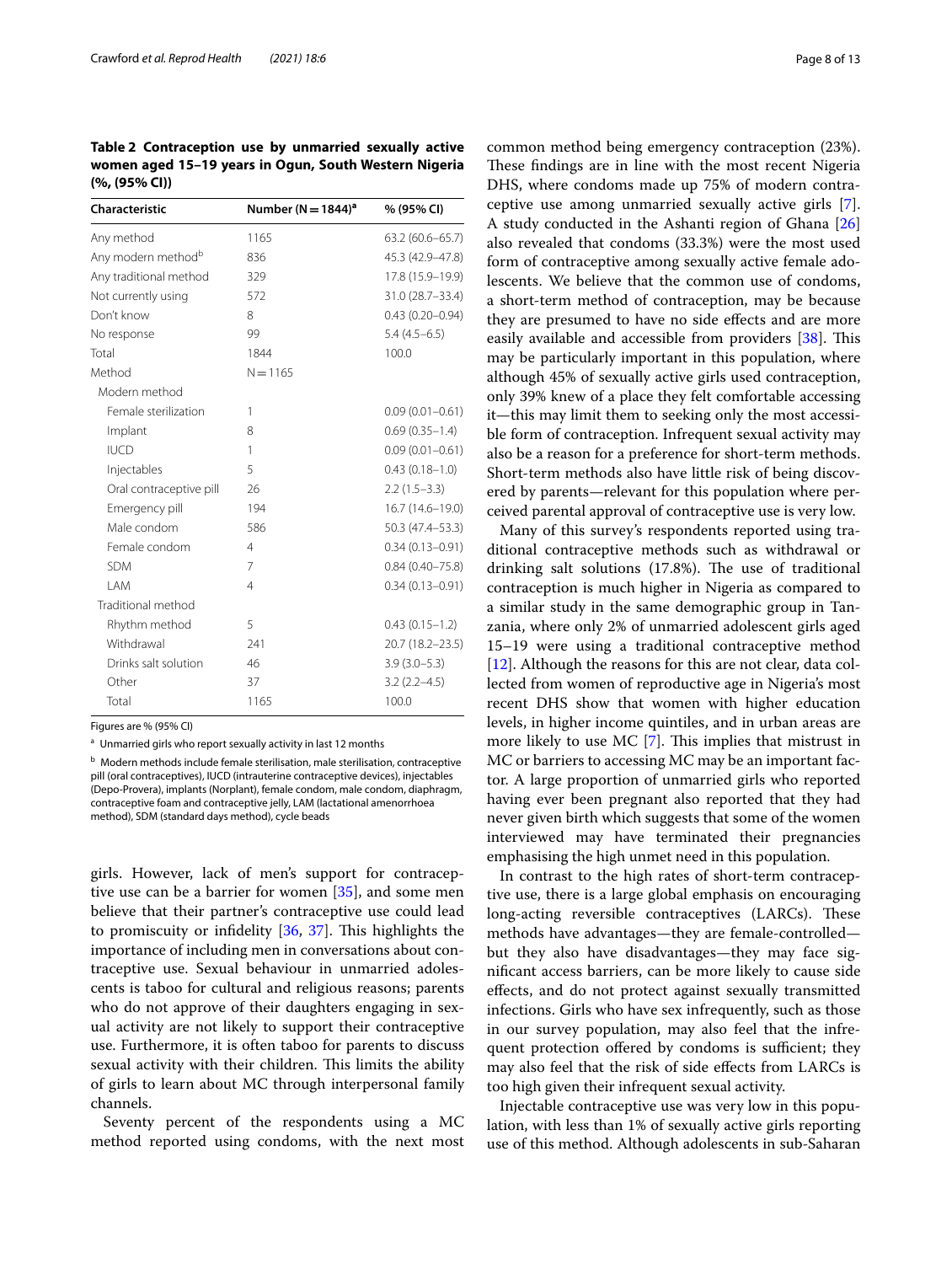| <b>Exposure category</b>                                                             | No   | Prevalence, n (%) | Unadjusted OR (95% CI)                                                                         | p value | Adjusted OR (95% CI) | p value |
|--------------------------------------------------------------------------------------|------|-------------------|------------------------------------------------------------------------------------------------|---------|----------------------|---------|
| Sociodemographic factors                                                             |      |                   |                                                                                                |         |                      |         |
| Age (years)                                                                          |      |                   |                                                                                                |         |                      |         |
| 15                                                                                   | 60   | 20 (33.3)         |                                                                                                |         |                      |         |
| 16                                                                                   | 113  | 48 (42.5)         |                                                                                                |         |                      |         |
| 17                                                                                   | 221  | 94 (42.5)         |                                                                                                |         |                      |         |
| 18                                                                                   | 522  | 285 (54.6)        |                                                                                                |         |                      |         |
| 19                                                                                   | 821  | 389 (47.4)        |                                                                                                |         |                      |         |
| Per year increase                                                                    |      |                   | $1.10(1.00 - 1.20)$                                                                            | 0.04    |                      |         |
| Religion                                                                             |      |                   |                                                                                                |         |                      |         |
| Catholic                                                                             | 34   | 18 (52.9)         | 1                                                                                              |         |                      |         |
| Protestant/other christian                                                           | 1119 | 553 (49.4)        | $0.87(0.47-1.6)$                                                                               |         |                      |         |
| Muslim                                                                               | 578  | 264 (45.7)        | $0.75(0.40-1.4)$                                                                               |         |                      |         |
| Traditional                                                                          | 6    | 1(16.7)           | $0.18(0.02 - 1.7)$                                                                             | 0.22    |                      |         |
| Highest education level achieved <sup>a</sup>                                        |      |                   |                                                                                                |         |                      |         |
| No education/primary                                                                 | 115  | 32 (27.8)         | $\mathbf{1}$                                                                                   |         | 1                    |         |
| Secondary                                                                            | 1459 | 698 (47.8)        | $2.4(1.6-3.6)$                                                                                 |         | $2.4(1.5-3.6)$       |         |
| Higher education                                                                     | 163  | 106 (65.0)        | $4.8(2.8-8.2)$                                                                                 | < 0.001 | $4.6(2.7 - 8.0)$     | < 0.001 |
| Currently in education <sup>a</sup>                                                  |      |                   |                                                                                                |         |                      |         |
| Yes                                                                                  | 549  | 284 (51.7)        | 1                                                                                              |         | 1                    |         |
| No                                                                                   | 1188 | 552 (46.5)        | $0.81(0.66 - 0.99)$                                                                            | 0.04    | $0.73(0.59 - 0.90)$  | 0.003   |
| Type of residence <sup>a</sup>                                                       |      |                   |                                                                                                |         |                      |         |
| Urban                                                                                | 630  | 334 (53.0)        | 1                                                                                              |         | 1                    |         |
| Semi-urban                                                                           | 719  | 349 (48.5)        | $0.84(0.67-1.0)$                                                                               |         | $0.84(0.67-1.0)$     |         |
| Rural                                                                                | 388  | 153 (39.4)        | $0.58(0.44 - 0.76)$                                                                            | < 0.001 | $0.59(0.45 - 0.77)$  | < 0.001 |
| Socioeconomic level <sup>a</sup>                                                     |      |                   |                                                                                                |         |                      |         |
| Lowest to middle quintile                                                            | 66   | 18(27.3)          | $\mathbf{1}$                                                                                   |         | $\mathbf{1}$         |         |
| Second highest quintile                                                              | 334  | 144(43.1)         | $2.0(1.1-3.8)$                                                                                 |         | $2.0(1.1 - 3.8)$     |         |
| Highest quintile                                                                     | 1301 | 664 (51.0)        | $2.8(1.5-5.1)$                                                                                 | < 0.001 | $2.7(1.5-5.0)$       | < 0.001 |
| Exposure to information about contraception                                          |      |                   |                                                                                                |         |                      |         |
| Heard about contraception in the media in last 12 months? <sup>b</sup>               |      |                   |                                                                                                |         |                      |         |
| Yes                                                                                  | 380  | 227 (59.7)        | 1                                                                                              |         | 1                    |         |
| No                                                                                   | 1197 | 577 (48.2)        | $0.63(0.50 - 0.79)$                                                                            | < 0.001 | $0.65(0.51 - 0.82)$  | < 0.001 |
| Heard about contraception from health sector sources in last 12 months? <sup>b</sup> |      |                   |                                                                                                |         |                      |         |
| Yes                                                                                  | 394  | 248 (62.9)        | $\mathbf{1}$                                                                                   |         | $\mathbf{1}$         |         |
| No                                                                                   | 1183 | 556 (47.0)        | $0.52(0.41 - 0.67)$                                                                            | < 0.001 | $0.53(0.42 - 0.68)$  | < 0.001 |
| Heard about contraception from interpersonal sources in last 12 months? <sup>b</sup> |      |                   |                                                                                                |         |                      |         |
| Yes                                                                                  | 946  | 496 (52.4)        | 1                                                                                              |         |                      |         |
| No                                                                                   | 631  | 308 (48.8)        | $0.87(0.70 - 1.1)$                                                                             | 0.18    | $0.88(0.71 - 1.1)$   | 0.25    |
|                                                                                      |      |                   | Knows a place where or a person from whom she would feel comfortable accessing contraception?b |         |                      |         |
| Yes                                                                                  | 639  | 369 (57.8)        | $\mathbf{1}$                                                                                   |         | 1                    |         |
| No                                                                                   | 870  | 396 (45.5)        | $0.61(0.50 - 0.75)$                                                                            |         | $0.65(0.53 - 0.81)$  |         |
| Don't know                                                                           | 63   | 35(55.7)          | $0.91(0.54 - 1.6)$                                                                             | < 0.001 | $0.95(0.55 - 1.6)$   | < 0.001 |
| Social networks                                                                      |      |                   |                                                                                                |         |                      |         |
| Perception that partner supports her using contraception <sup>b</sup>                |      |                   |                                                                                                |         |                      |         |
| Yes                                                                                  | 1018 | 643 (63.2)        | $\mathbf{1}$                                                                                   |         | 1                    |         |
| No                                                                                   | 325  | 101(31.1)         | $0.26(0.20 - 0.34)$                                                                            |         | $0.27(0.20 - 0.35)$  |         |
| Don't know                                                                           | 193  | 44 (22.8)         | $0.17(0.12 - 0.25)$                                                                            | < 0.001 | $0.17(0.12 - 0.25)$  | < 0.001 |

# <span id="page-8-0"></span>**Table 3 Factors associated with modern contraception use among unmarried sexually active women aged 15–19 years in Ogun, South Western Nigeria, (N=1737)**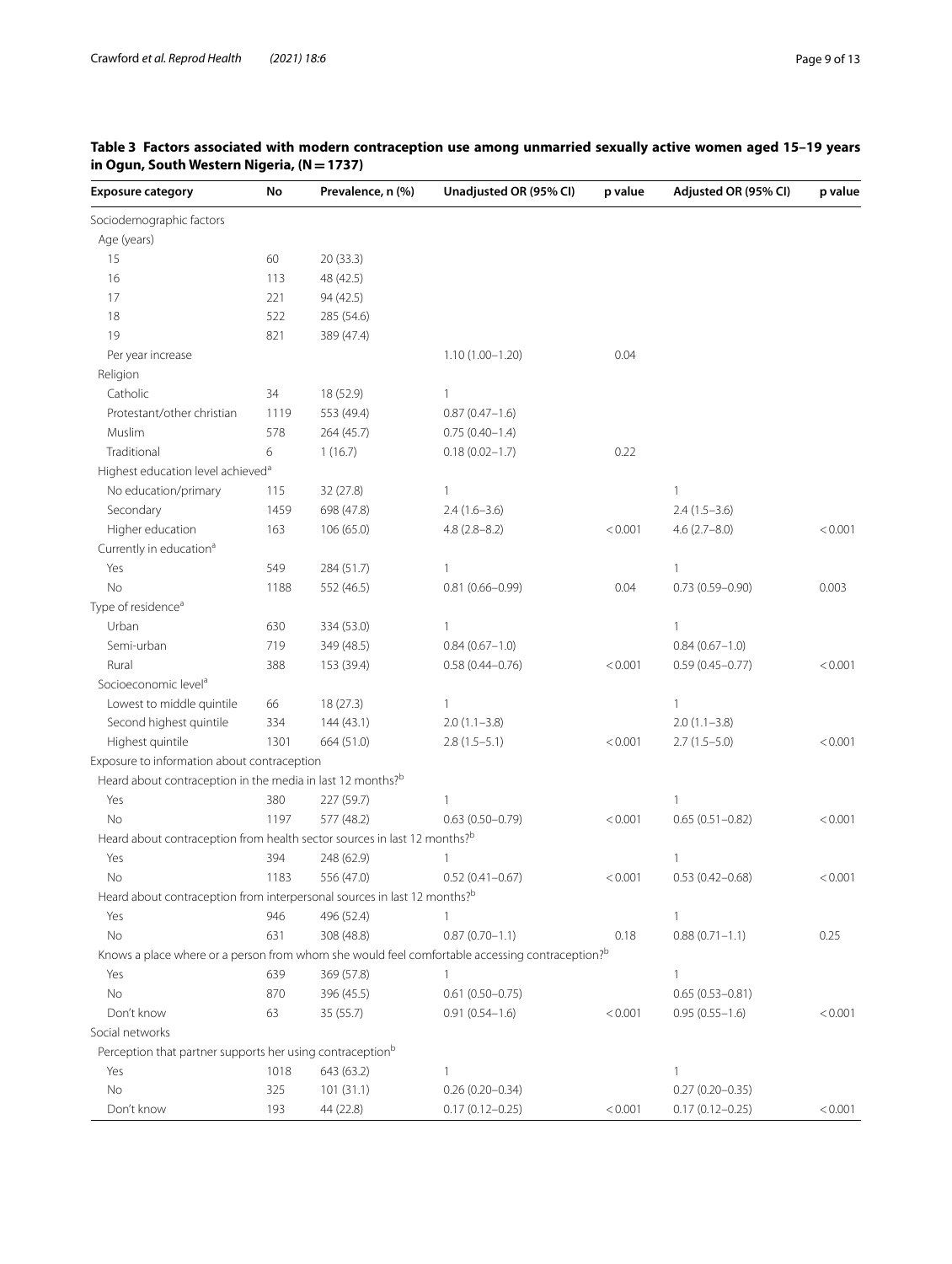# **Table 3 (continued)**

| <b>Exposure category</b>                                              | No   | Prevalence, n (%) | Unadjusted OR (95% CI) | p value | Adjusted OR (95% CI) | p value |
|-----------------------------------------------------------------------|------|-------------------|------------------------|---------|----------------------|---------|
| Perception that mother supports her using contraception <sup>b</sup>  |      |                   |                        |         |                      |         |
| Yes                                                                   | 358  | 195 (54.5)        | 1                      |         | 1                    |         |
| No                                                                    | 710  | 364 (51.3)        | $0.88(0.69 - 1.1)$     |         | $0.87(0.67 - 1.1)$   |         |
| Don't know                                                            | 341  | 163 (47.8)        | $0.77(0.57 - 1.0)$     | 0.19    | $0.76(0.56 - 1.0)$   | 0.20    |
| Perception that friends supports her using contraception <sup>b</sup> |      |                   |                        |         |                      |         |
| Yes                                                                   | 892  | 519 (58.2)        | $\mathbf{1}$           |         | 1                    |         |
| <b>No</b>                                                             | 333  | 43.2 (144)        | $0.55(0.43 - 0.70)$    |         | $0.54(0.42 - 0.70)$  |         |
| Don't know                                                            | 352  | 40.1 (141)        | $0.48(0.37 - 0.62)$    | < 0.001 | $0.48(0.37 - 0.63)$  | < 0.001 |
| Individual knowledge, attitudes and behaviours                        |      |                   |                        |         |                      |         |
| Knowledge about contraception <sup>b</sup>                            |      |                   |                        |         |                      |         |
| $0 - 1$                                                               | 58   | 22 (37.9)         |                        |         |                      |         |
| $2 - 3$                                                               | 316  | 148 (46.8)        | $1.4(0.81 - 2.6)$      |         | $1.4(0.74 - 2.5)$    |         |
| $4 - 5$                                                               | 1203 | 634 (52.7)        | $1.8(1.0-3.2)$         | 0.03    | $1.7(0.95 - 3.1)$    | 0.08    |
| Misconceptions about contraception                                    |      |                   |                        |         |                      |         |
| $0 - 1$                                                               | 494  | 251 (50.8)        | 1                      |         |                      |         |
| $2 - 3$                                                               | 813  | 422 (51.9)        | $(0.83 - 1.3)$         |         |                      |         |
| $\overline{4}$                                                        | 270  | 131 (48.5)        | $0.91(0.66 - 1.3)$     | 0.64    |                      |         |
| Self-efficacy for contraception <sup>b</sup>                          |      |                   |                        |         |                      |         |
| $0 - 1$                                                               | 277  | 90(32.5)          | 1                      |         | 1                    |         |
| $2 - 3$                                                               | 608  | 281 (46.2)        | $1.8(1.3-2.4)$         |         | $1.7(1.2 - 2.3)$     |         |
| $\overline{4}$                                                        | 743  | 460 (61.9)        | $3.4(2.5-4.6)$         | < 0.001 | $3.1(2.3-4.2)$       | < 0.001 |
| Ever been pregnant                                                    |      |                   |                        |         |                      |         |
| Yes                                                                   | 385  | 191 (49.6)        | $\mathbf{1}$           |         |                      |         |
| No/don't know                                                         | 1352 | 645 (47.7)        | $0.93(0.75 - 1.1)$     | 0.48    |                      |         |
| Ever given birth <sup>b</sup>                                         |      |                   |                        |         |                      |         |
| Yes                                                                   | 165  | 61(37.0)          | $\mathbf{1}$           |         | 1                    |         |
| No                                                                    | 1572 | 775 (49.3)        | $1.7(1.2 - 2.3)$       | 0.002   | $1.5(1.1-2.1)$       | 0.01    |

P value from design based Wald test

<sup>a</sup> Adjusted ORs: adjusted for age

<sup>b</sup> Adjusted ORs: adjusted for age, highest education level achieved, currently in education, type of area of residence and socioeconomic position

Africa have been reported to prefer injectable contraceptive methods, these methods are less popular in Nigeria [ $39$ ]. The 2018 DHS reports that 3% of married women aged 15–49 and 2% of unmarried women aged 15–49 currently using a contraceptive method are using an injectable method. Although injectables are more commonly used in Nigeria's South West, they are only used by 0.6% of women aged 15–49 in Ogun state.

### **Strengths**

This survey targeted sexually active unmarried adolescents aged 15–19, a group rarely covered in family planning literature despite the unique barriers they face in accessing contraception. Most of the data available on determinants of contraceptive use are based on samples of married adult women [[40](#page-12-3)] or are representative of all women aged 15–49 [\[41](#page-12-4)]. Even where girls are included, data is often presented for the 15–24 year old age group, and absolute numbers of adolescent women surveyed are quite small. For example, the 2018 Nigeria DHS surveyed only 310 sexually active unmarried women aged 15–19 across the entire nation [[7\]](#page-11-5).

This survey targeted a large number of unmarried adolescent girls in Ogun state, Nigeria. The sampling method makes this data largely generalizable for the LGAs where the study was conducted. Ogun state is a large, highly populated and largely urban state with similar cultural context to other neighbouring states; this study could therefore inform programming for a large population of adolescent girls living in urban areas in Nigeria. Furthermore, these fndings could be used to inform future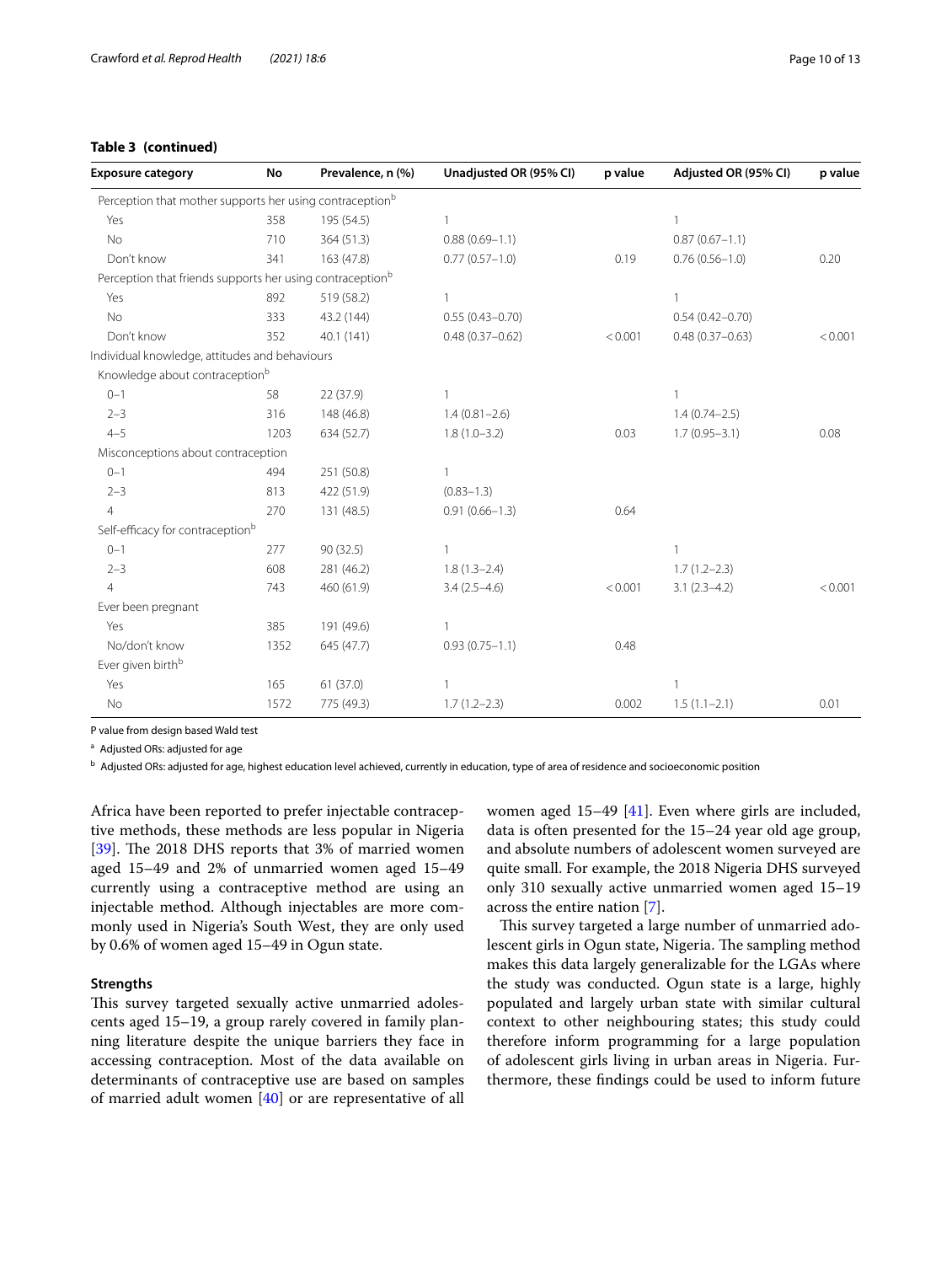research and programming in urban adolescents across Africa as the continent's urban populations continue to increase [[42\]](#page-12-5).

#### **Limitations**

The findings of this survey cannot describe causality of use of MC, a weakness of all cross-sectional analyses. It is unclear, for example, whether women use MC because they are knowledgeable about it, or women are knowledgeable about MC because they are using it. Similarly, it is not clear that reaching higher education makes women more likely to use MC—women using MC may be more likely to reach higher education because they are not shut out of the school system due to early pregnancy.

The data collection relied on self-reporting of sensitive information. Despite the best efforts of the research team to minimize risks there is potential misreporting of information from survey participants [\[7](#page-11-5)].

This survey reached only girls residing in households at the time of interview; the non-response rate was largely due to girls being away at school, which could limit generalizability of the results to some extent.

Finally, the data and conclusions may be afected by unmeasured confounding, and conclusions may not be fully representative due to chance.

#### **Recommendations**

Reproductive health programming tailored to the needs of unmarried sexually active adolescent women in South Western Nigeria should seek to increase access to modern contraceptives and promote accurate information about traditional methods with no known efficacy, e.g. drinking salt solutions.

Emphasis on increasing social acceptance of contraceptive use, especially by parents, should also be a priority. Finally, two of the more common contraceptive methods women reported using—condoms and withdrawal—rely on male control. Programmes promoting contraceptive use should also incorporate female-controlled options for birth control and should also engage men as key participants in reproductive health.

Programmes aiming to increase voluntary uptake of MC among unmarried adolescent girls should also incorporate activities to combat the stigma of girls accessing contraception and should seek to identify and remove barriers that young women face in accessing modern methods.

#### **Conclusions**

This study demonstrates that unmarried adolescent women in South West Nigeria are sexually active and have unmet need for family planning. Although most unmarried girls have heard of modern contraception,

the majority do not know a place they would feel comfortable accessing it. Programming that seeks to increase unmarried adolescents' access to modern contraception should promote accurate information about modern contraception, provide multiple options including long-term and short-term contraceptive options, and should engage male partners of girls as well. Supporting girls in delaying childbearing until they desire a child would not only reduce the risks of early pregnancy but would also support girls in completing school and achieving their goals for adult life.

#### **Abbreviations**

A360: Adolescent 360; LGA: Local government areas; MC: Modern contraception; SSA: Sub-Saharan Africa; SDG: Sustainable Development Goals; FP2020: Family planning 2020; EA: Enumeration area; DHS: Demographic and Health Survey; CAPI: Computer-Assisted Personal Interviewing; mCPR: Modern Contraceptive Prevalence Rate; LARC: Long-acting reversible contraceptives; IUCD: Intrauterine contraceptive device; SDM: Standard days method; LAM: Lactational amenorrhoea method.

#### **Acknowledgements**

We would like to thank all study participants for their participation and the A360 baseline study team for their dedicated work during data collection. We also thank Itad as the lead organisation responsible for the overall A360 evaluation. Avenir Health as a partner in the overall A360 evaluation. PSI Headquarters and SFH Nigeria for their support with site selection and engagement in conversation regarding the design. We want to thank the Local Government Area (Ado-Odo Ota and Sagamu) Authorities of Ogun State for granting the permission to conduct the survey in the diferent communities.

#### **Authors' contributions**

EC, YO, CJA and AMD were involved in conception and study design. EC and CJA were involved in drafting of the manuscript. YO and AMD were involved in critical revision of the manuscript for important intellectual content. All the authors were involved in fnal approval of the manuscript and decision to submit the manuscript for publication. All authors read and approved the fnal manuscript.

#### **Funding**

This evaluation was funded by The Bill & Melinda Gates Foundation, Seattle, WA (Investment ID: INV-009910/0PP1134172) and the Children's Investment Fund Foundation, London, UK. This funding supported the study design and data collection. Funding was not given for the analysis and interpretation of the data for this paper, nor for the preparation of the manuscript. However, the Bill & Melinda Gates Foundation has funded the publication fees for the manuscript.

#### **Availability of data and materials**

The datasets used during the current study are available from the corresponding author on reasonable request.

#### **Ethics approval and consent to participate**

Participants voluntarily provided verbal informed consent. A waiver of written consent was granted given the sensitive nature of the topics discussed. Women aged 15–17 years provided verbal assent and verbal informed consent was also sought from her parent/guardian. The study protocol was approved by the National Health Research Ethics Committee of Nigeria (Ref: NHREC/01/01/2007–25/05/2017) and the London School of Hygiene and Tropical Medicine Ethics Committee (Ref: 14145).

#### **Consent for publication**

Not applicable.

#### **Competing interests**

The authors declare that they have no competing interests.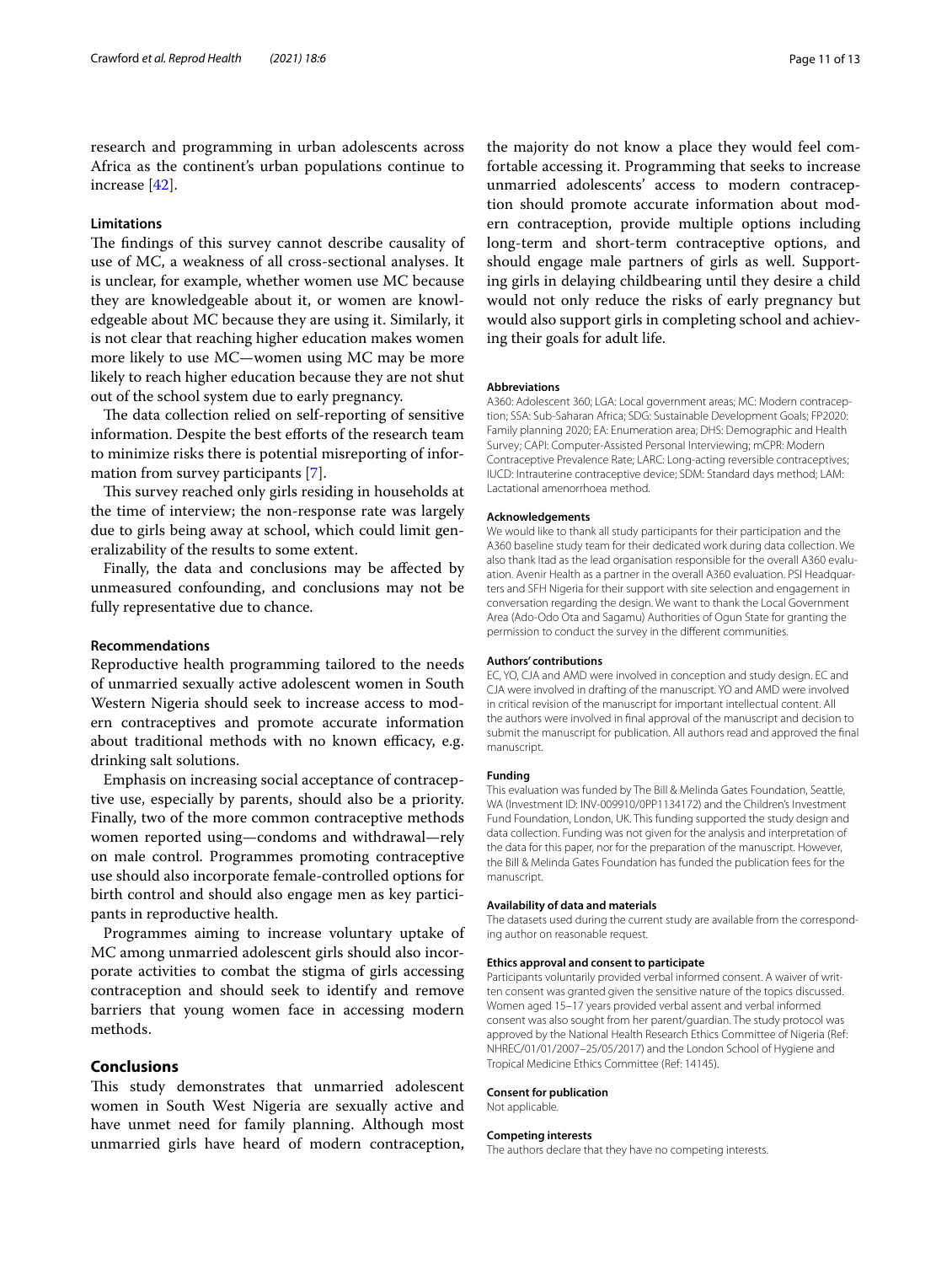#### **Author details**

<sup>1</sup> Binomial Optimus Limited, Blue Hill, PLOT 538 Natasha Akpoti Street Kado, Abuja, FCT, Nigeria. <sup>2</sup> Imperial College London, School of Public Health, St Mary's Hospital, Norfolk Place, London W2 1PG, UK.<sup>3</sup> MRC International Statistics and Epidemiology Group, London School of Hygiene and Tropical Medicine, Keppel St, Bloomsbury, London WC1E 7HT, UK.

# Received: 30 June 2020 Accepted: 9 December 2020<br>Published online: 06 January 2021

#### **References**

- <span id="page-11-0"></span>1. Blackstone SR, Nwaozuru U, Iwelunmor J. Factors infuencing contraceptive use in Sub-Saharan Africa: a systematic review. Int Q Community Health Educ. 2017;37(2):79–91. [https://doi.org/10.1177/0272684X16](https://doi.org/10.1177/0272684X16685254) [685254](https://doi.org/10.1177/0272684X16685254) (**Epub 2017 Jan 5**).
- <span id="page-11-1"></span>2. Nalwadda G, Mirembe F, Byamugisha J, Faxelid E. Persistent high fertility in Uganda: young people recount obstacles and enabling factors to use of contraceptives. BMC Public Health. 2010;10:530. [https://doi.](https://doi.org/10.1186/471-2458-10-530) [org/10.1186/471-2458-10-530](https://doi.org/10.1186/471-2458-10-530).
- <span id="page-11-2"></span>3. Bearinger LH, Sieving RE, Ferguson J, Sharma V. Global perspectives on the sexual and reproductive health of adolescents: patterns, prevention, and potential. Lancet. 2007;369(9568):1220–31. [https://doi.org/10.1016/](https://doi.org/10.1016/S0140-6736(07)60367-5) [S0140-6736\(07\)60367-5](https://doi.org/10.1016/S0140-6736(07)60367-5)
- <span id="page-11-3"></span>4. The UN 2030 agenda for sustainable development New York: United Nations. 2015. [https://www.un.org/sustainabledevelopment/devel](https://www.un.org/sustainabledevelopment/development-agenda/) [opment-agenda/](https://www.un.org/sustainabledevelopment/development-agenda/). Accessed 09 Mar 2018.
- <span id="page-11-4"></span>5. French RS, Geary R, Jones K, Glasier A, Mercer CH, Datta J, et al. Where do women and men in Britain obtain contraception? Findings from the third National Survey of Sexual Attitudes and Lifestyles (Natsal-3). BMJ Sex Reprod Health. 2018;44(1):16.
- 6. Daniels K, Abma JC. Current contraceptive status among women aged 15–49: United States, 2017–2019. NCHS Data Brief No 388. 2020.
- <span id="page-11-5"></span>7. The\_DHS\_Program. 2018 Nigeria Demographic and Health Survey. [https](https://dhsprogram.com/publications/publication-fr359-dhs-final-reports.cfm?cssearch=51012_1) [://dhsprogram.com/publications/publication-fr359-dhs-fnal-repor](https://dhsprogram.com/publications/publication-fr359-dhs-final-reports.cfm?cssearch=51012_1) [ts.cfm?cssearch](https://dhsprogram.com/publications/publication-fr359-dhs-final-reports.cfm?cssearch=51012_1)=51012\_1.
- <span id="page-11-6"></span>8. World Health Organization. The World Health Organisation guidelines on preventing early pregnancy and poor reproductive outcomes among adolescents in developing countries. Geneva: World Health Organization; 2011.
- <span id="page-11-7"></span>9. Conde-Agudelo A, Belizan JM, Lammers C. Maternal-perinatal morbidity and mortality associated with adolescent pregnancy in Latin America: cross-sectional study. Am J Obstet Gynecol. 2005;192(2):342–9. [https://](https://doi.org/10.1016/j.ajog.2004.10.593) [doi.org/10.1016/j.ajog.2004.10.593](https://doi.org/10.1016/j.ajog.2004.10.593).
- <span id="page-11-8"></span>10. Wodon QT, Male C, Nayihouba KA, Onagoruwa AO, Savadogo A, Yedan A, et al. Economic impacts of child marriage: global synthesis report. Washington, D. C: World Bank Group; 2017.
- <span id="page-11-9"></span>11. de Vargas Nunes Coll C, Ewerling F, Hellwig F, de Barros AJD. Contraception in adolescence: the infuence of parity and marital status on contraceptive use in 73 low-and middle-income countries. Reprod Health. 2019;16(1):21.<https://doi.org/10.1186/s12978-019-0686-9>.
- <span id="page-11-10"></span>12. Nsanya MK, Atchison CJ, Bottomley C, Doyle AM, Kapiga SH. Modern contraceptive use among sexually active women aged 15–19 years in North-Western Tanzania: results from the Adolescent 360 (A360) baseline survey. BMJ Open. 2019;9(8):e030485. [https://doi.org/10.1136/bmjop](https://doi.org/10.1136/bmjopen-2019-) [en-2019-](https://doi.org/10.1136/bmjopen-2019-).
- <span id="page-11-11"></span>13. Yakubu I, Salisu WJ. Determinants of adolescent pregnancy in sub-Saharan Africa: a systematic review. Reprod Health. 2018;15(1):15.
- <span id="page-11-12"></span>14. Kassa GM, Arowojolu AO, Odukogbe AA, Yalew AW. Prevalence and determinants of adolescent pregnancy in Africa: a systematic review and meta-analysis. Reprod Health. 2018;15(1):195.
- <span id="page-11-13"></span>15. Udegbe BI, Fayehun F, Isiugo-Abanihe UC, Nwagwu W, Isiugo-Abanihe I, Nwokocha E. Evaluation of the implementation of family life and HIV education programme in Nigeria. Afr J Reprod Health. 2015;19(2):79–93.
- 16. Nigerian Educational Research and Development Council. National family life and HIV education curriculum for junior secondary school in Nigeria. Abuja: Nigerian Educational Research and Development Council; 2003.
- <span id="page-11-14"></span>17. Wood S, Rogow D. Can sexuality education advance gender equality and strengthen education overall? Learning from Nigeria's family life and HIV

education program. New York: International Women's Health Coalition; 2015.

- <span id="page-11-15"></span>18. Nigeria: Act No. 26 of 2003, Child's Rights Act, 2003 Nigeria. 2003. [https://](https://www.refworld.org/docid/5568201f4.html) [www.refworld.org/docid/5568201f4.html](https://www.refworld.org/docid/5568201f4.html). Accessed 15 Oct 2020
- <span id="page-11-16"></span>19. Singh J, Jogee F. Age of Consent: legal, ethical, cultura and social review—Nigeria Country Report 2018.
- <span id="page-11-17"></span>20. Schwandt HM, Speizer IS, Corroon M. Contraceptive service provider imposed restrictions to contraceptive access in urban Nigeria. BMC Health Serv Res. 2017;17(1):268.
- <span id="page-11-18"></span>21. Atchison CJ, Mulhern E, Kapiga S, Nsanya MK, Crawford EE, Mussa M, et al. Evaluating the impact of an intervention to increase uptake of modern contraceptives among adolescent girls (15–19 years) in Nigeria, Ethiopia and Tanzania: the Adolescents 360 quasi-experimental study protocol. BMJ Open. 2018;8(5):e021834.<https://doi.org/10.1136/bmjopen-2018->.
- <span id="page-11-19"></span>22. Enuameh Y, Nettey E, Mahama E, Tawiah C, Boamah E, Sulemana A, et al. Family planning needs of adolescents in predominantly rural communities in the Central Part of Ghana. Open J Prev Med. 2015;05:269–79.
- <span id="page-11-21"></span>23. The\_DHS\_Program. 2013 Nigeria demographic and health survey. [http://](http://dhsprogram.com/publications/publication-fr293-dhs-final-reports.cfm) [dhsprogram.com/publications/publication-fr293-dhs-fnal-reports.cfm.](http://dhsprogram.com/publications/publication-fr293-dhs-final-reports.cfm)
- <span id="page-11-20"></span>24. World\_Health\_Organization. World Health Organisation family planning fact sheet. [https://www.who.int/news-room/fact-sheets/detail/famil](https://www.who.int/news-room/fact-sheets/detail/family-planning-contraception) [y-planning-contraception.](https://www.who.int/news-room/fact-sheets/detail/family-planning-contraception) Accessed 9 Mar 2018.
- <span id="page-11-22"></span>25. Jones JH, Salathé M. Early assessment of anxiety and behavioral response to novel swine-origin infuenza A(H1N1). PLoS ONE. 2009;4(12):e8032-e.
- <span id="page-11-23"></span>26. Agyemang J, Newton S, Nkrumah I, Tsoka-Gwegweni JM, Cumber SN. Contraceptive use and associated factors among sexually active female adolescents in Atwima Kwanwoma District, Ashanti region-Ghana. Pan Afr Med J. 2019;32:182.<https://doi.org/10.11604/pamj.2019.32.182.5344> (**eCollection 2019**).
- <span id="page-11-25"></span>27. Chandra-Mouli V, McCarraher DR, Phillips SJ, Williamson NE, Hainsworth G. Contraception for adolescents in low and middle income countries: needs, barriers, and access. Reprod Health. 2014;11(1):1. [https://doi.](https://doi.org/10.1186/742-4755-11-1) [org/10.1186/742-4755-11-1.](https://doi.org/10.1186/742-4755-11-1)
- <span id="page-11-24"></span>28. Sedgh G, Ashford L, Hussain R. Unmet need for contraception in developing countries: examining Women's reasons for not using a method. New York: Guttmacher Institute; 2016.
- <span id="page-11-26"></span>29. Akamike IC, Okedo-Alex IN, Eze II, Ezeanosike OB, Uneke CJ. Why does uptake of family planning services remain sub-optimal among Nigerian women? A systematic review of challenges and implications for policy. Contracept Reprod Med. 2020;5:30.
- <span id="page-11-27"></span>30. Adeyemi AS, Olugbenga-Bello AI, Adeoye OA, Salawu MO, Aderinoye AA, Agbaje MA. Contraceptive prevalence and determinants among women of reproductive age group in Ogbomoso, Oyo State, Nigeria. Open Access J Contracept. 2016;7:33–41.
- <span id="page-11-28"></span>31. Shahjahan M, Mumu SJ, Afroz A, Chowdhury HA, Kabir R, Ahmed K. Determinants of male participation in reproductive healthcare services: a cross-sectional study. Reprod Health. 2013;10:27. [https://doi.](https://doi.org/10.1186/742-4755-10-27) [org/10.1186/742-4755-10-27](https://doi.org/10.1186/742-4755-10-27).
- 32. Kraft JM, Harvey SM, Hatfeld-Timajchy K, Beckman L, Farr SL, Jamieson DJ, et al. Pregnancy motivations and contraceptive use: hers, his, or theirs? Womens Health Issues. 2010;20(4):234–41. [https://doi.org/10.1016/j.](https://doi.org/10.1016/j.whi.2010.03.008) [whi.2010.03.008.](https://doi.org/10.1016/j.whi.2010.03.008)
- 33. Ezeanolue EE, Iwelunmor J, Asaolu I, Obiefune MC, Ezeanolue CO, Osuji A, et al. Impact of male partner's awareness and support for contraceptives on female intent to use contraceptives in southeast Nigeria. BMC Public Health. 2015;15:879. [https://doi.org/10.1186/s12889-015-2216-1.](https://doi.org/10.1186/s12889-015-2216-1)
- <span id="page-11-29"></span>34. Nwachukwu I, Obasi OO. Use of modern birth control methods among rural communities in Imo State, Nigeria. Afr J Reprod Health. 2008;12(1):101–8.
- <span id="page-11-30"></span>35. Aransiola JO, Akinyemi AI, Fatusi AO. Women's perceptions and refections of male partners and couple dynamics in family planning adoption in selected urban slums in Nigeria: a qualitative exploration. BMC Public Health. 2014;14:869. <https://doi.org/10.1186/471-2458-14-869>.
- <span id="page-11-31"></span>36. Kabagenyi A, Jennings L, Reid A, Nalwadda G, Ntozi J, Atuyambe L. Barriers to male involvement in contraceptive uptake and reproductive health services: a qualitative study of men and women's perceptions in two rural districts in Uganda. Reprod Health. 2014;11(1):21. [https://doi.](https://doi.org/10.1186/742-4755-11-21) [org/10.1186/742-4755-11-21](https://doi.org/10.1186/742-4755-11-21).
- <span id="page-11-32"></span>37. Marchi NM, de Alvarenga AT, Osis MJ, Bahamondes L. Contraceptive methods with male participation: a perspective of